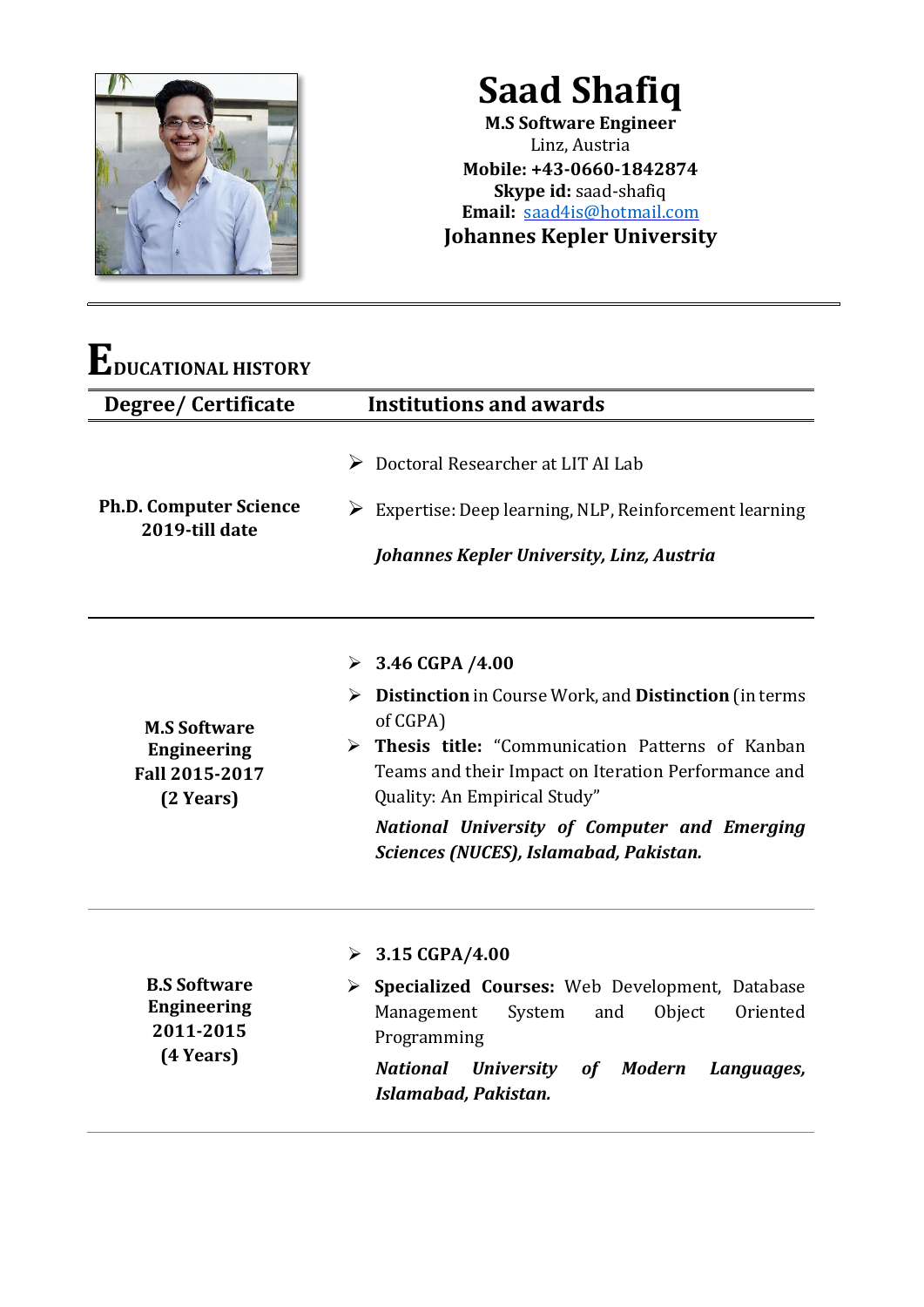# **Professional Experience**

## **[February 2019] – [till date] [Doctoral Researcher], [JKU]**

- Tech. stack: Python, R, SQL, Git, Pandas, Numpy, Scikit, Keras, Tensorflow, Pytorch, Neo4j
- Worked on problems including classification, clustering, regression, and optimization
- Implemented prototypes and POCs to improve software engineering life cycle using contemporary machine learning algorithms
- Worked with NLP techniques including topic extraction, LDA, and sentiment analysis
- Responsible for analyzing complex and large scale structured/unstructured datasets and converting into actionable insights
- Experienced in statistical analysis, applied machine learning, and making technicalities graspable for the stakeholders

#### **[February 2019] – [May 2019] [Blockchain Developer], [MTBC]**

- Responsible for setting up a highly resilient and sustainable blockchain network architecture
- Ensured stable and robust distributed environment using Kubernetes
- Implemented Hyperledger fabric framework and worked on script automation
- Proficient in Hyperledger tools such as Hyperledger Composer and Hyperledger Explorer
- Written business logic chaincodes in golang and node.js
- Hands on experience with writing smart contracts in solidity (Ethereum)
- Created DApps (Distributed applications) with exposed REST APIs'

### **[January 2018] – [February 2019] [Software Engineer], [MTBC]**

- Responsible for deployments to QA, Staging and Production environment as being the release owner in the team
- Responsible for merging the code of entire team on TFS
- Rigorously followed agile methodologies (SCRUM, Kanban) in the development process using JIRA
- Implemented the latest hashing algorithm in the system
- Created stored procedures for reporting and analytics
- Performed JSON manipulation and Schema validation
- Enhanced product's performance by implementing bulk insertions to database and enabling multi-threading
- Acted as a liaison between Product Owners and the team to ensure development and operations are moving in the right direction
- Designed the architecture of new modules of the system
- Developed Web APIs for new modules in the system
- Managed support and helpdesk team to always cater to client needs
- Analyzed and evaluated client requests in order to develop new functionality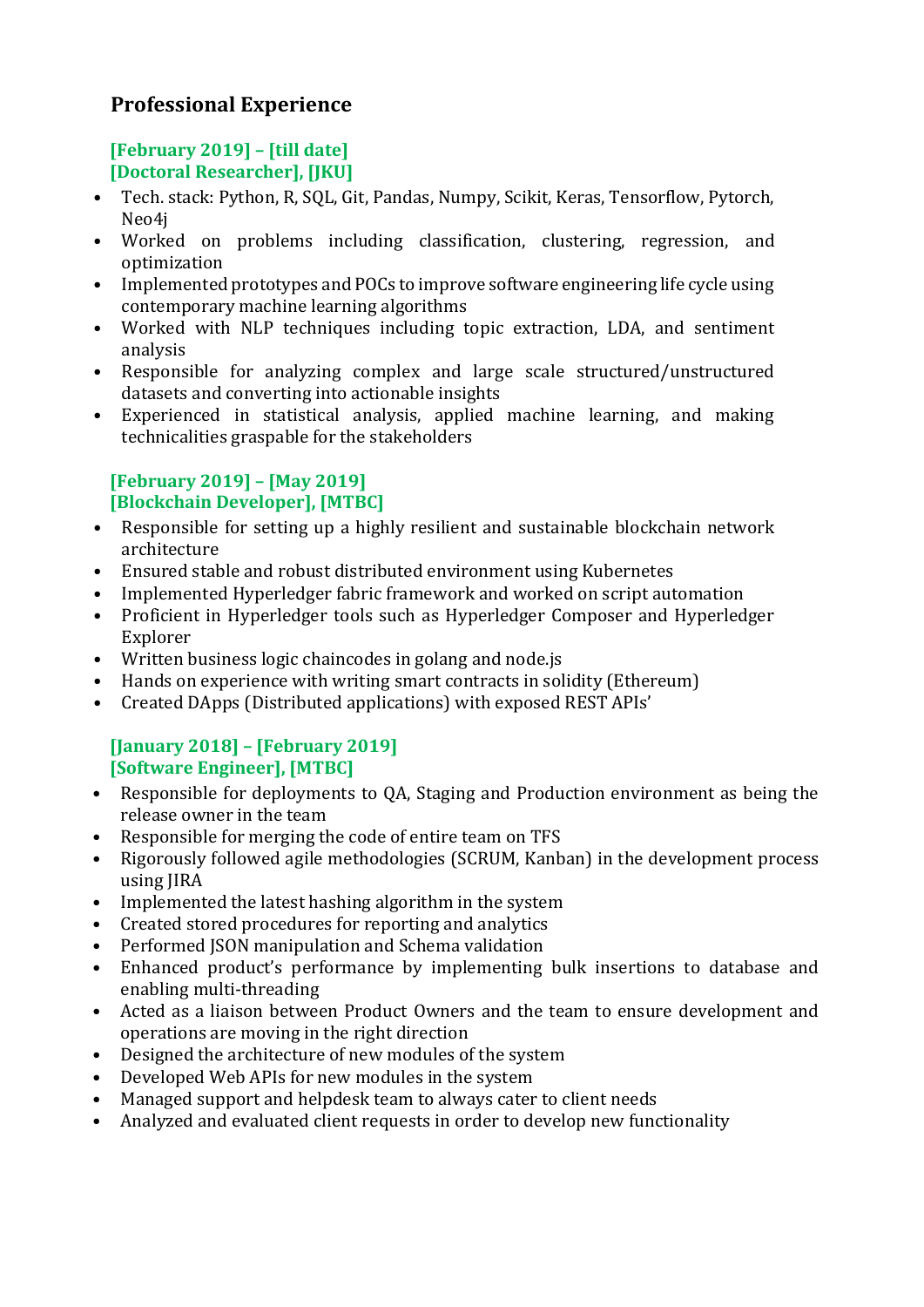#### **[August 2016] – [October 2017] [Research Assistant], [National University of Computer and Emerging Sciences]**

- Conducted research to identify major research gaps in the area of Requirements Engineering, Machine Learning, and Agile Software Development Processes
- Performed Social Network Analysis on large datasets using UCINet and Gephi
- Published research articles in Tier-1 and high impact journals and conferences
- Collaborated with the active researchers in the domain of Requirements Engineering, Data Science, Machine Learning, and Software Testing
- Analyzed large datasets and produced meaningful insights using contemporary machine learning algorithms

## **[2015] – [2017] [Freelancer], [Fiverr/Local]**

- Full-Stack Asp.net Development
- Implemented Zendesk, Freshdesk for implementation and support operations
- Create infographic, company's business projection-oriented videos

### **[January 2015] – [February 2015] [Intern], [Target Systems]**

- Perform WorkFlow Management
- Work on different modules of company's CRM product

#### **[June 2014] – [July 2014] [Intern], [Fauji Fertilizers Bin Qasim Limited (FFBL)]**

- Assist in support operations
- Create purchase orders using SAP Business Objects
- Use Lotus mail to interact with company's employees

## **[June 2013] – [August 2013] [Intern], [Pakistan Telecom Company Limited (PTCL)]**

- Use Oracle Siebel (CRM) to provide customer support
- Explore SAP Enterprise Resource Planning

# **Publications**

- Saad Shafiq, Atif Mashkoor, Christoph Mayr-Dorn, Alexander Egyed, "A Literature Review of Using Machine Learning in Software Development Life Cycle Stages." IEEE Access, 2021.
- Saad Shafiq, Atif Mashkoor, Christoph Mayr-Dorn, Alexander Egyed, "NLP4IP: Natural Language Processing-based Recommendation Approach for Issues Prioritization." In the proceedings of 2021 47th Euromicro Conference on Software Engineering and Advanced Applications (SEAA), 2021.
- Saad Shafiq, Atif Mashkoor, Christoph Mayr-Dorn, Alexander Egyed, "TaskAllocator: A Recommendation Approach for Role-based Tasks Allocation in Agile Software Development." In the proceedings of 2021 IEEE/ACM Joint 15th International Conference on Software and System Processes (ICSSP) and 16th ACM/IEEE International Conference on Global Software Engineering (ICGSE), 2021.